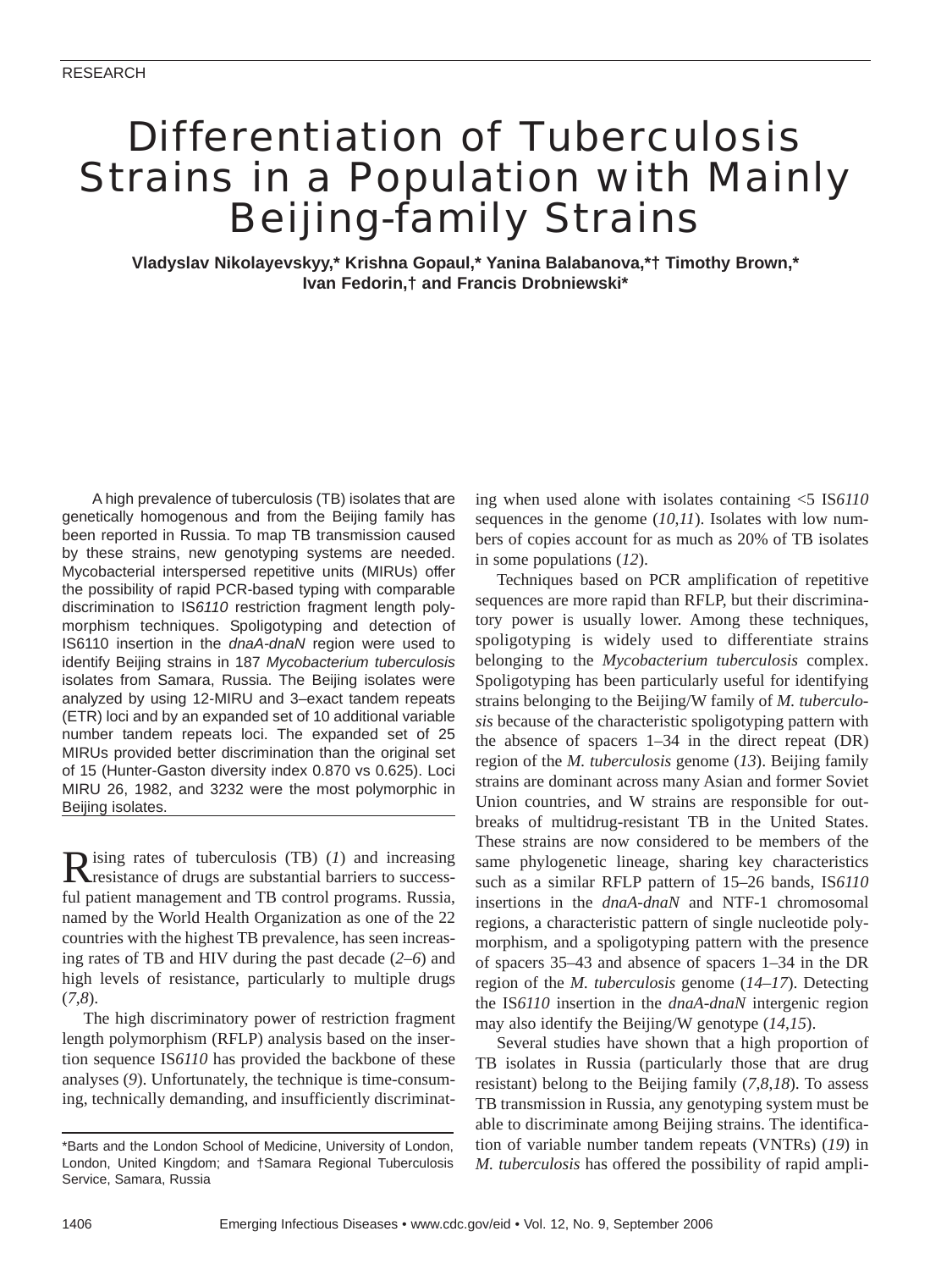fication-based techniques with comparable discrimination to RFLP-IS*6110* typing (*20*–*23*).

As with other PCR-based genotyping techniques, VNTR analysis uses small quantities of crude bacterial lysates; it is less labor-intensive than RFLP-IS*6110* typing, and automation is relatively straightforward (*22*). Moreover, determination of a limited number of polymorphic loci can provide sufficient discriminative power for a given local population and may increase the cost-effectiveness of molecular typing. Several panels of *M. tuberculosis* VNTRs have been used with some success previously: exact tandem repeats (ETRs) (*19*), MIRUs (*21*,*22*), and 2 panels of loci known as QUB and Mtub (*24*–*27*). Our aim was to determine the discriminative power of an expanded set of 25 VNTR loci when applied to TB strains in Russia where Beijing strains dominate.

# **Methods**

# *M. tuberculosis* **Strains**

A total of 187 *M. tuberculosis* strains were analyzed. They were selected from 880 *M. tuberculosis* strains isolated from patients (1 isolate per patient) with radiologically confirmed pulmonary TB, identified from all TB treatment facilities across Samara Oblast in central Russia (12 civilian TB hospitals and dispensaries and 1 prison TB hospital) during 2001–2002. The test panel included 138 (33.7%) of 409 strains isolated from patients in the civilian TB hospitals and dispensaries and 49 (10.4%) of 471 isolates from prisoners. Within sets of cultures isolated from civilians, every third isolate was selected for this study. Because isolates from prisoners were overrepresented, every 10th isolate was selected. The representation of isolates in the test panel was approximately proportional to the number of TB isolates from each clinical site. In the Samara region, the incidence of TB at the time of the study was 86.1/100,000 population.

Patient populations are described in previous publications (*18*,*28*). All patients with TB are tested for HIV as a part of routine practice in Russia. History of vaccination with *M. bovis* BCG was confirmed by presence of an appropriate scar.

#### **Molecular Epidemiologic Analysis**

Crude DNA extracts were obtained by heating cell suspensions with chloroform at 80°C as previously described (*29*). Spoligotyping used a standardized method (*30*) to identify isolates belonging to the Beijing family; results were confirmed by analysis of the *dnaA* to *dnaN* region in all isolates. The IS*6110* insertion in the origin of replication was detected between *dnaA* and *dnaN* genes as described previously (*15*,*16*). Briefly, PCR was performed in a 20-µL volume of 2 µL 10 $\times$  PCR buffer (Bioline Ltd,

London, UK); 0.5 units Taq polymerase (Bioline Ltd); 0.5 µL 2 mmol dNTP mixture (Bioline Ltd); 0.5 µL 20-µmol mix of forward and reverse primers, 15.5 µL water, and 1 µL of crude DNA extract. Thermal cycling was performed on a PerkinElmer 9700 thermocycler (PerkinElmer, Warrington, UK) as follows: 4 min at 94°C; 30 cycles of 30 s at 94 $\degree$ C, 30 s at 60 $\degree$ C, and 2 min at 72 $\degree$ C; followed by 7 min at 72°C and holding at 4°C. Amplification products were analyzed by electrophoresis on 1.5% agarose gel. Strains with insertion (i.e., Beijing family) yielded a product of ≈2 kb, and fragments of ≈550 bp (no insertion) indicated strains other than Beijing.

All 187 TB isolates were tested by using the set of 12- MIRU loci and the 3-ETR (A, B, and C) loci (*19*,*22*) (nos. 1–15, online Appendix Table, available from http://www. cdc.gov/ncidod/EID/vol12no09/04-1263\_appT.htm). Beijing isolates were further analyzed by using an additional panel of VNTR loci (0424, 0531, 1955, 1982, 2074, 2163a, 3232, 3239, 3336, and 3690, online Appendix Table). Primers for loci at which predicted fragment size would exceed 1 kb were redesigned to enable analysis with the CEQ8000 equipment (Beckman Coulter, Fullerton, CA, USA).

Multiplex and simplex PCRs were performed, taking into consideration dye labeling and expected length of PCR products. Simplex PCR was used to amplify fragments in loci MIRU 20, ETR-C, MIRU 26, VNTR 424, VNTR 531, VNTR 1955, VNTR 1982, VNTR 2163a, VNTR 3232, VNTR 3239, and VNTR 3336. For other loci, multiplex PCR mixtures were prepared as follows: set 1 contained MIRU 4 and MIRU 16, set 2 contained MIRU 39 and ETR-A, set 3 contained MIRU 2 and MIRU 24, set 4 contained MIRU 31 and MIRU 40, set 5 contained MIRU 10 and MIRU 23, set 6 contained MIRU 27 and ETR-B, and set 7 contained VNTR 2074 and VNTR 3690.

For all mixtures, PCR was performed in 10-µL volumes containing 1 µL 10× PCR buffer (containing 1.5 mmol/L  $MgCl<sub>2</sub>$ , Bioline Ltd); 0.5 U Taq polymerase (Bioline Ltd); 0.25 µl 2-mmol dNTP mixture (Bioline Ltd); 0.5 µL 20 µmol mixture of forward and reverse primers as described above, 7.0 µL water, and 1 µL DNA extract. For loci VNTR 424, VNTR 531, VNTR 1955, VNTR 1982, VNTR 2074, VNTR 2163a, VNTR 3232, VNTR 3239, VNTR 3336, and VNTR 3690, the mixture also contained 0.5 µL dimethylsulfoxide (Sigma, Dorset, UK). Thermal cycling programs were identical for all loci, and thermal cycling was performed on a PerkinElmer 9700 thermocycler by using the following parameters: 3 min at 95°C; 30 cycles of 30 s at 95°C, 30 s at 60°C, and 60 s at 72°C; followed by 5 min at 72°C.

Automated analysis of PCR fragments length was performed by using a Beckman Coulter CEQ8000 automatic sequencer. Multiple PCR products were analyzed in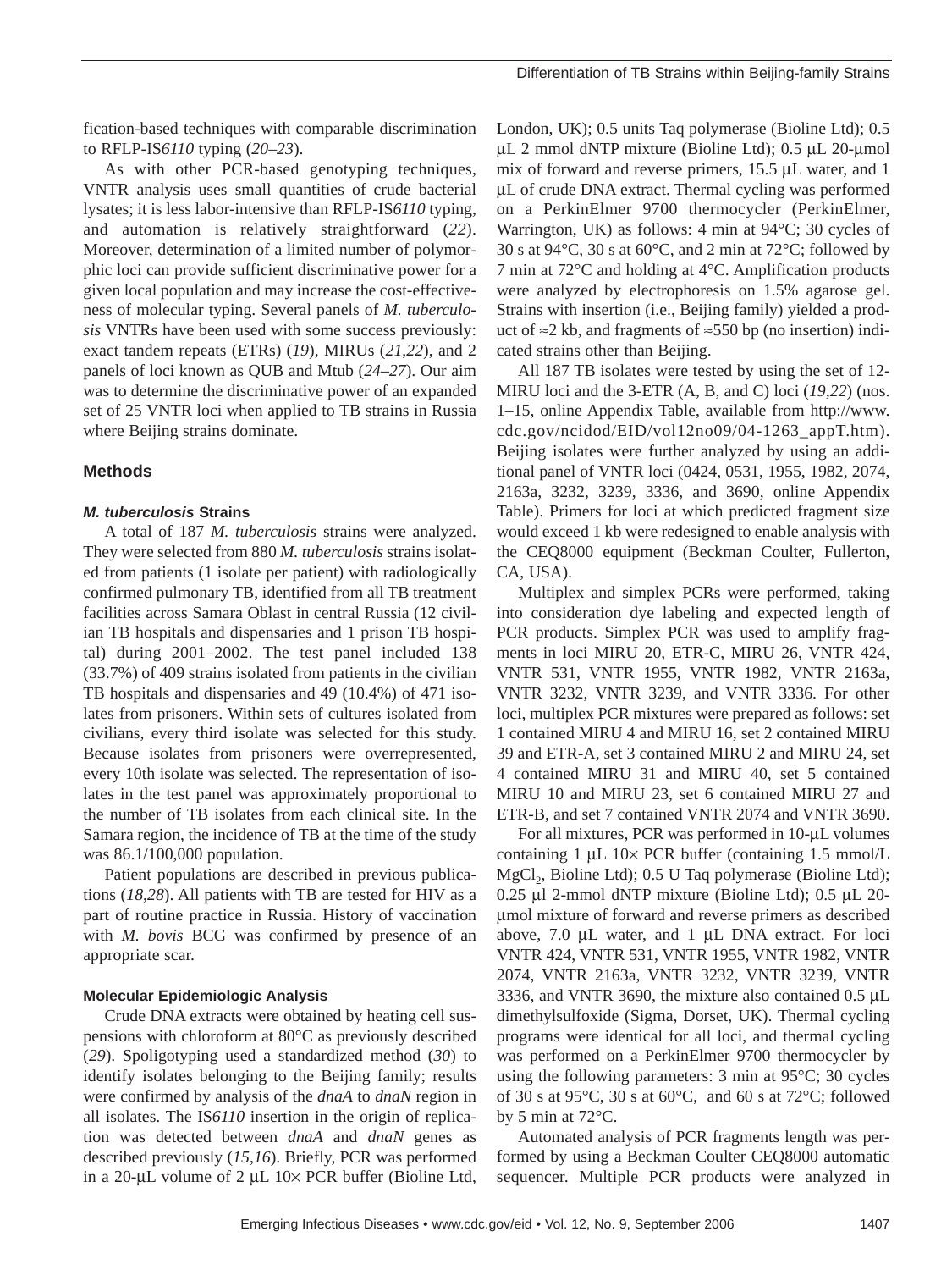# RESEARCH

capillaries as follows: capillary 1 contained PCR products for loci 2, 4, 10, 16, 23, and 24; capillary 2 for loci 27, 31, 39, ETR-A, and ETR-B; capillary 3 for loci 20, 26, and ETR-C; capillary 4 for loci 0424, 0531, and 1955; capillary 5 for loci 2974, 3232, 3239, and 3690; and capillary 6 for loci 1982, 2163a, and 3336.

Before being loaded onto the sequencer, PCR products were diluted in purified water (Sigma) as follows: products labeled with dye 2 were diluted to 10-fold; with dye 3, to 30-fold; and with dye 4, to 60-fold. A total of  $1 \mu L$  of diluted PCR products mixture was added to 25 µL formamide (Beckman Coulter) containing 0.1 µL of DNA size standard 600 (Beckman Coulter), and 0.1 µL DNA size standard 640–1,000 (Bio Ventures Inc., Murfreesboro, TN, USA), labeled with dye 1. Fragment length estimation was performed by using proprietary software (Beckman Coulter).

Molecular weights of PCR-generated fragments for loci 1982 and 3232 for some isolates exceeded 1 kb, and results of automated fragment analysis were inconsistent. Molecular weights of PCR products and numbers of MIRU repeats for these strains were determined manually by electrophoresis on a 1.2% agarose gel (Agarose 1000, Invitrogen Ltd, Paisley, UK) with a 100-bp step DNA ladder as fragment size standard (Promega, Madison, WI, USA) (Figure).

Automated calling (in which PCR fragment sizes and allele assignment are automatically determined) or manual determination of genotyping data (number of repeats for each loci) was entered into Microsoft Excel (Redmond, WA, USA) tables and imported for further analysis into BioNumerics software (Applied Maths, St Martens, Belgium). Genetic distance analysis and cluster comparison were done by using a categorical variable index and the unweighted pair group method with arithmetic mean algorithm. If  $\geq$ 2 isolates possessed identical VNTR signatures, they were considered to be clustered. For discrimination analysis, Hunter-Gaston diversity index (HGDI) was calculated as described (*31*) and used for comparison of the discriminatory power of VNTR typing for individual loci and for all loci taken together.

## **Results**

Baseline clinical and sociodemographic parameters of the 187 TB patients are shown in Table 1. MIRU-ETR analysis of the 187 isolates yielded 10 clusters of indistinguishable isolates and 58 unique patterns. The codes for the 15 loci were expressed in the following order: MIRU 2, 4, 10, 16, 20, 23, 24, 26, 27, 31, 39, 40, ETR-A, ETR-B, ETR-C. Cluster sizes varied from 2 to 75 isolates. The 2 largest clusters consisted of 31 strains with the 223325173533423 profile and 75 strains with the 223325153533423 MIRU-ETR profile, respectively, both consisting of Beijing strains (Table 2). For all strains,



Figure. PCR analysis of VNTR3232 locus. Lane 1, 2 repeats; lane 2, 3 repeats; lane 3, 4 repeats; lane 4, 6 repeats; lane 5, 7 repeats; lane 6, 10 repeats; lane 7, 11 repeats; lane 8, 12 repeats; lane 9, 13 repeats; lane 10, 14 repeats; lane 11, 15 repeats; lane 12, 16 repeats; lane 13, 17 repeats; lane 14, 20 repeats. Lanes 1 - 5, strains other than Beijing; lanes 6- 14, Beijing strains. M, molecular weight markers.

genotyping with the 15-MIRU–ETR loci set was more informative and had a higher discriminatory power than with spoligotyping, as expected (HGDI 0.747 for MIRU vs 0.572 for spoligotyping, data not shown).

The results of the allelic diversity analysis for all 187 isolates are summarized in Table 3. The discriminatory index for 5 loci (MIRU 26, MIRU 31, MIRU 39, MIRU 40, and ETR-A) exceeded 0.3; these loci were regarded as moderately discriminating according to definitions proposed in a recent study (*23*). Other loci were found to be less polymorphic, with HGDIs within the range 0 to 0.3; no polymorphism was registered for loci MIRU 24 and ETR-B. The maximal number of allelic variants (9) was registered for locus MIRU 10, although its discriminatory power was poor because of uneven distribution of isolates with different numbers of repeats.

Spoligotyping identified 129 isolates as belonging to the Beijing family (69.0%), a proportion similar to that previously reported for Samara Oblast (*7*,*18*). Most (123) of the Beijing isolates had the characteristic spoligotyping profile with 9 final spacers present in the DR region (35–43), whereas 6 isolates had incomplete profiles because they lacked spacer 40 (4 isolates) or 43 (2 isolates). Results of spoligotyping were verified by detection of the IS*6110* insertion in the *dnaA-dnaN* region. All 129 isolates yielded a PCR-product ≈2,000 bp, indicative of Beijing strains. Isolates belonging to strains other then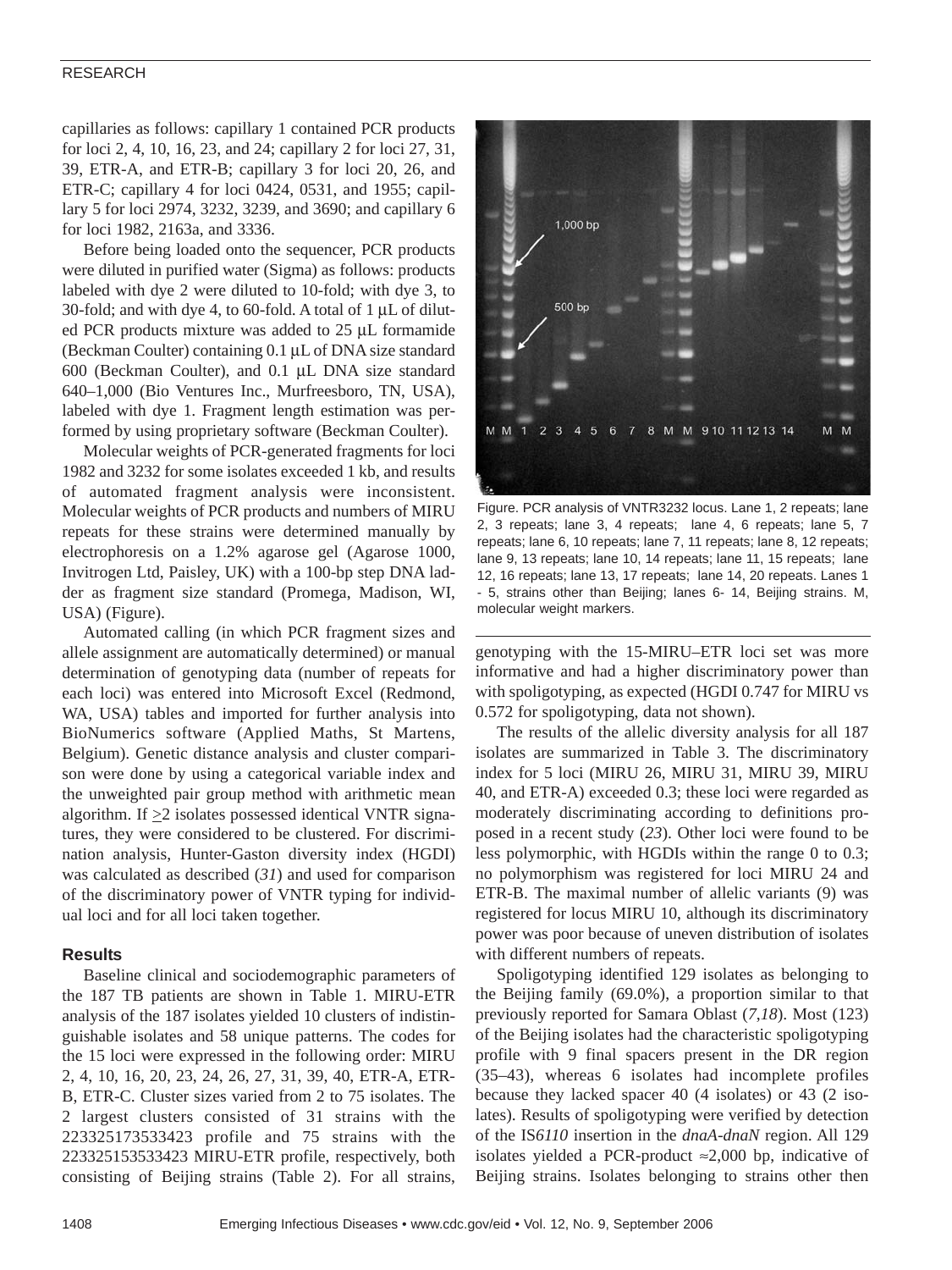| io, tabologioclo (TD, pationto           |                                    |                            |
|------------------------------------------|------------------------------------|----------------------------|
|                                          | Isolates from<br>civilian patients | Isolates from<br>prisoners |
| Parameters                               | $(N = 138)$ , n $(\%)$             | $(N = 49)$ , n $(\%)$      |
| Mean age, y (SD)                         | 42.4 (14.3)                        | 32.5(10.6)                 |
| Sex                                      |                                    |                            |
| Male                                     | 117 (84.8)                         | 49 (100.0)                 |
| Female                                   | 21(15.2)                           | O                          |
| <b>TB</b> treatment                      |                                    |                            |
| New cases                                | 105 (76.1)                         | 36 (73.5)                  |
| Previously treated                       | 33 (23.9)                          | 13 (26.5)                  |
| HIV infected                             | 4(2.9)                             | 5(10.2)                    |
| Extensive lesions<br>shown on radiograph | 35(25.4)                           | 12 (24.5)                  |
| Contact with TB patient                  | 54 (39.1)                          | 25(51.0)                   |
| Selected sociologic<br>parameters        |                                    |                            |
| Smoker                                   | 103 (74.6)                         | 46 (93.9)                  |
| Alcohol consumption                      | 121 (87.7)                         | 39 (79.6)                  |
| Drug use                                 | 9(6.5)                             | 20 (40.8)                  |
|                                          |                                    |                            |

| Table 1. Baseline clinical and sociodemographic parameters of |  |
|---------------------------------------------------------------|--|
| 187 tuberculosis (TB) patients                                |  |

Beijing did not possess an insertion in this region and yielded an ≈550-bp PCR product.

The allelic diversity and HGDIs were calculated separately for Beijing strains (Table 4). These were subjected to VNTR analysis by using an additional panel of loci (0424, 0531, 1955, 1982, 2074, 2163a, 3232, 3239, 3336, and 3690; online Appendix Table). The allelic diversity analysis results calculated by using 25-MIRU loci and discriminatory indices are presented in Table 5.

#### **Discussion**

This study evaluated the discriminatory ability of VNTR analysis in a population of patients with TB, in which a predominant proportion of the infecting TB strains belonged to the Beijing family. This genetic group, along with the W family, have been recently shown to share similar characteristics, including absence of spacers 1–34 in the DR region of the *M. tuberculosis* genome (*14*,*15*,*17*). The latter characteristic, although well known and widely

accepted, may not always be definitive for identification of Beijing/W strains alone, as spacers 35–43 are present in several other *M. tuberculosis* families. Moreover, some spacers (particularly 37, 38, and 40) are missing in certain Beijing/W isolates because of loss of the target for DRa and DRb primers caused by deletions or presence of IS*6110* insertions in the DR region (*32*,*33*).

Results of spoligotyping were confirmed by detection of an IS*6110* insertion between the *dnaA* and *dnaN* genes, which was found in all 129 Beijing isolates but not in the remaining isolates. Results of our analysis demonstrate 100% specificity of the method and its applicability for robust, rapid, and reliable identification of Beijing family strains.

In our study, 6 (4.7%) of 129 isolates identified as Beijing on the basis of spoligotyping had incomplete spoligotyping profiles with a missing spacer 40 or 43. As has been argued by Bifani et al. (*32*), W strains with missing spacer 40 are defined as W14 group, characterized by a specific IS*6110* RFLP pattern, high levels of drug resistance, and an additional repeat in ETR-D (MIRU 4) locus, i.e., MIRU-ETR profile 2**3**332515 (or 7) 3533423. However, we observed no differences in the number of repeats in the MIRU 4 locus for these 4 isolates. All 4 isolates were multidrug resistant strains. Of the 4 patients, all were male, 1 was HIV-infected, 2 were Russian (1 from Chechnya and 1 from Azerbaijan), and 2 had been vaccinated with BCG.

The data from the application of 15-MIRU–ETRs demonstrated the homogeneity and clonality of TB strains in this region of Russia: 135 (72.2%) of 187 strains were clustered into 10 groups, which indicates high rates of recent TB transmission in the Samara region. General trends for VNTR loci diversity and discriminatory power agreed (with some exceptions) with those reported previously (*20*,*22*,*23*,*34*). The overall allelic polymorphism and discriminatory power of the VNTR loci in this population were lower than that reported in previously published

| Table 2. Prevalence of Beijing strains in clusters (15-loci MIRU-ETR analysis)*† |      |                              |   |            |    |    |    |    |    |    |    |    |    |   |                |   |
|----------------------------------------------------------------------------------|------|------------------------------|---|------------|----|----|----|----|----|----|----|----|----|---|----------------|---|
|                                                                                  |      | No. repeats in MIRU-ETR loci |   |            |    |    |    |    |    |    |    |    |    |   |                |   |
|                                                                                  |      |                              |   | <b>ETR</b> |    |    |    |    |    |    |    |    |    |   |                |   |
| Cluster no.                                                                      | Size | 2                            | 4 | 10         | 16 | 20 | 23 | 24 | 26 | 27 | 31 | 39 | 40 | A | B              | C |
|                                                                                  |      | ົ                            | 2 | 3          |    | 2  | 5  |    |    | 3  | 3  | 2  | 4  |   | 2              | 3 |
|                                                                                  |      |                              | っ | 3          | З  | っ  | 6  |    |    | 3  | З  | ⌒  | 5  |   | 2              |   |
|                                                                                  |      |                              | っ | 3          |    | っ  | 5  |    | 5  |    | 4  |    |    |   | っ              |   |
| 4                                                                                | 75   |                              | 2 | З          | 3  | 2  | 5  |    | 5  | 3  | 5  | 3  |    | 4 | $\overline{2}$ | З |
| 5                                                                                |      |                              | 3 | 3          | З  | ⌒  | 5  |    | 5  | 3  | 5  | 3  | 3  |   | 2              |   |
| 6                                                                                |      |                              | ⌒ |            |    | ⌒  |    |    |    |    |    |    |    |   | ⌒              | З |
|                                                                                  | 31   |                              | っ | 3          | З  | っ  |    |    |    | з  | 5  | 3  | З  | 4 | っ              | З |
| 8                                                                                |      |                              | 2 | З          | 3  | ◠  |    |    |    |    | 6  | 3  | 3  |   | 2              | З |
| 9                                                                                |      |                              | っ |            | ⌒  | ◠  |    |    |    | ⌒  | ⌒  | ⌒  | з  |   | ⌒              |   |
| 10                                                                               |      |                              |   | 4          | 3  | 2  | 5  |    |    | ⌒  | っ  | っ  | 5  |   | ◠              |   |

\*MIRU, Mycobacterial interspersed repetitive units; ETR, exact tandem repeats.

†Clusters 3-8 had 100% Beijing strains; the other clusters had none.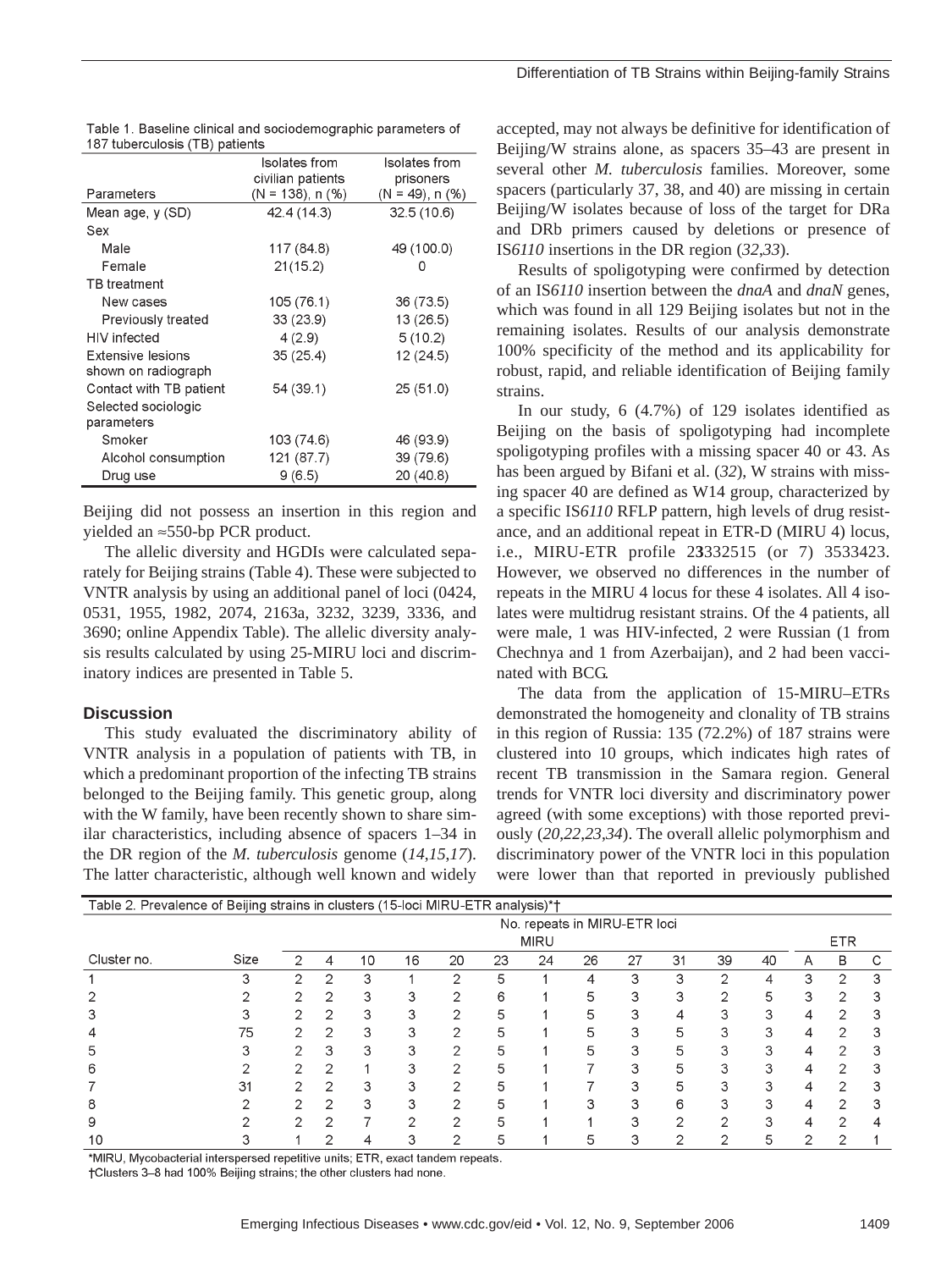# RESEARCH

|                   |   | No. repeats |                |              |     |     |   |          |          |          |             |    |  |  |  |
|-------------------|---|-------------|----------------|--------------|-----|-----|---|----------|----------|----------|-------------|----|--|--|--|
| Locus             | 0 |             | $\overline{2}$ | 3            | 4   | 5   | 6 |          | 8        | 9        | <b>HGDI</b> | AV |  |  |  |
| MIRU <sub>2</sub> | 0 | 11          | 172            | 3            | 0   | 0   |   | $\Omega$ | 0        | 0        | 0.151       | 4  |  |  |  |
| MIRU 4            | 0 | 2           | 182            | 3            | O   | 0   |   | O        | O        | 0        | 0.053       | З  |  |  |  |
| MIRU 10           | 0 | 2           | 3              | 166          | 15  | 3   |   | 5.       |          |          | 0.206       | 9  |  |  |  |
| MIRU 16           | 0 | 24          |                | 156          | O   | ი   |   |          |          | 0        | 0.288       |    |  |  |  |
| <b>MIRU 20</b>    | 0 |             | 186            |              | 0   | 0   |   |          | 0        | 0        | 0.011       | 3  |  |  |  |
| <b>MIRU 23</b>    | 0 | 2           | 0              | 0            | 0   | 173 | 9 | 3        | $\Omega$ | 0        | 0.142       |    |  |  |  |
| <b>MIRU 24</b>    | 0 | 187         | 0              | 0            | O   | 0   | 0 | O        | 0        |          | Ω           |    |  |  |  |
| <b>MIRU 26</b>    | ი |             | O              | $\mathbf{2}$ | 11  | 122 | 5 | 40       | O        | 0        | $0.526 +$   | 6  |  |  |  |
| <b>MIRU 27</b>    |   |             | 2              | 184          | U   | 0   |   | O        | O        | 0        | 0.032       |    |  |  |  |
| MIRU 31           |   |             | 20             | 31           |     | 124 | 4 |          | 0        | 0        | 0.522       | 6  |  |  |  |
| MIRU 39           | 0 | 0           | 52             | 135          | 0   | 0   | O |          | 0        | 0        | 0.404       | っ  |  |  |  |
| MIRU 40           | 2 | 3           |                | 147          | 14  | 13  |   |          | ი        | $\Omega$ | 0.372       |    |  |  |  |
| ETR-A             | 0 | З           | 18             | 28           | 138 | O   |   |          | O        | 0        | 0.426       |    |  |  |  |
| ETR-B             |   | O           | 187            | 0            | O   |     |   |          |          |          | O           |    |  |  |  |
| ETR-C             | 0 | 11          | 9              | 157          | 10  | 0   | 0 | 0        | 0        | 0        | 0.288       |    |  |  |  |

Table 3. Frequency of occurrence of MIRU-ETR alleles and allelic diversity at each locus for all strains\*

\*N = 187; MIRU, mycobacterial interspersed repetitive units; ETR, exact tandem repeats; HGDI, Hunter-Gaston diversity index; AV, allelic variants. †Boldface loci showed at least moderate discriminative power as defined by Sola et al. (23) and were the most promising loci. Other loci provided poor discrimination or were monomorphic

studies because of the large number of Beijing isolates in our test panel. This number reflects the actual prevalence of Beijing strains in Samara Oblast and in the few other regions in Russia for which the proportion of Beijing strains has been described (Tables 2–4).

The 15-MIRU–ETR profiles 223325153533423 or 223325173533423 were shared by 106 (82.2%) of the total number of analyzed Beijing strains with an HGDI of 0.625 for all 15 loci. Four loci (MIRU20, MIRU24, MIRU27, and ETR-B) were monomorphic for Beijing strains, and the only locus with sufficient discriminatory power for differentiating among Beijing family strains was MIRU 26. This finding is in marked contrast to the application of MIRU-ETR in other patient populations in which the discriminatory power of MIRU, used in conjunction with spoligotyping, was arguably almost comparable to RFLP IS*6110* (*20*–*23*,*35*). In these studies, HGDI values were subdivided into 3 groups, according to their ability to discriminate: poor (2, 20, 27), moderate (4, 16, 24, 39, ETR-B, ETR-C), and high (10, 23, 26, 31, 40, ETR-A) (*23*).

We expanded the panel of loci to improve discrimination among the Beijing isolates by using loci that had previously been reported to be highly polymorphic (*24*–*27*). The allelic diversity analysis and discriminatory indices are presented in Table 5.

The expanded set of VNTRs provided better discrimination than the original set of 15-MIRU–ETRs: 53 different profiles were identified, including 9 shared types in clusters (2–46 isolates each) and 44 unique patterns. The

| Table 4. Frequency of MIRU-ETR alleles and allelic diversity at each locus for Beijing strains only* |             |     |                |     |     |     |   |    |   |   |             |    |  |  |
|------------------------------------------------------------------------------------------------------|-------------|-----|----------------|-----|-----|-----|---|----|---|---|-------------|----|--|--|
|                                                                                                      | No. repeats |     |                |     |     |     |   |    |   |   |             |    |  |  |
| Locus                                                                                                | 0           |     | $\overline{2}$ | 3   | 4   | 5   | 6 |    | 8 | 9 | <b>HGDI</b> | AV |  |  |
| MIRU 2                                                                                               |             | 0   | 127            |     | O   | 0   |   | O  | 0 | 0 | 0.031       | 3  |  |  |
| MIRU 4                                                                                               |             |     | 126            | 3   |     |     |   |    |   |   | 0.046       |    |  |  |
| <b>MIRU 10</b>                                                                                       |             |     |                | 126 |     |     |   |    |   |   | 0.046       |    |  |  |
| MIRU 16                                                                                              |             |     |                | 128 |     |     |   |    |   |   | 0.016       |    |  |  |
| <b>MIRU 20</b>                                                                                       |             |     | 129            | Ω   |     |     |   |    |   |   |             |    |  |  |
| MIRU 23                                                                                              |             |     |                |     |     | 128 |   |    |   |   | 0.016       |    |  |  |
| <b>MIRU 24</b>                                                                                       |             | 129 |                |     |     | 0   |   |    |   |   |             |    |  |  |
| <b>MIRU 26</b>                                                                                       |             |     |                |     |     | 89  |   | 37 |   |   | $0.445 +$   |    |  |  |
| <b>MIRU 27</b>                                                                                       |             |     |                | 129 | 0   | 0   |   | O  |   |   |             |    |  |  |
| MIRU 31                                                                                              |             |     |                |     | 6   | 117 |   |    |   |   | 0.176       |    |  |  |
| <b>MIRU 39</b>                                                                                       |             |     |                | 128 | O   |     |   |    |   |   | 0.016       |    |  |  |
| MIRU 40                                                                                              |             |     |                | 127 | 0   |     |   |    |   |   | 0.031       |    |  |  |
| ETR-A                                                                                                |             |     |                | 3   | 126 |     |   |    |   |   | 0.046       |    |  |  |
| ETR-B                                                                                                |             |     | 129            |     | O   |     |   |    |   |   |             |    |  |  |
| ETR-C                                                                                                |             |     | 0              | 128 |     |     |   |    |   |   | 0.016       |    |  |  |

\*N = 129: MIRU, mycobacterial interspersed repetitive units: ETR, exact tandem repeats: HGDI, Hunter-Gaston diversity index; AV, allelic variants, †Boldface loci showed at least moderate discriminative power as defined by Sola et al. (23) and were the most promising loci. Other loci provided poor discrimination or were monomorphic.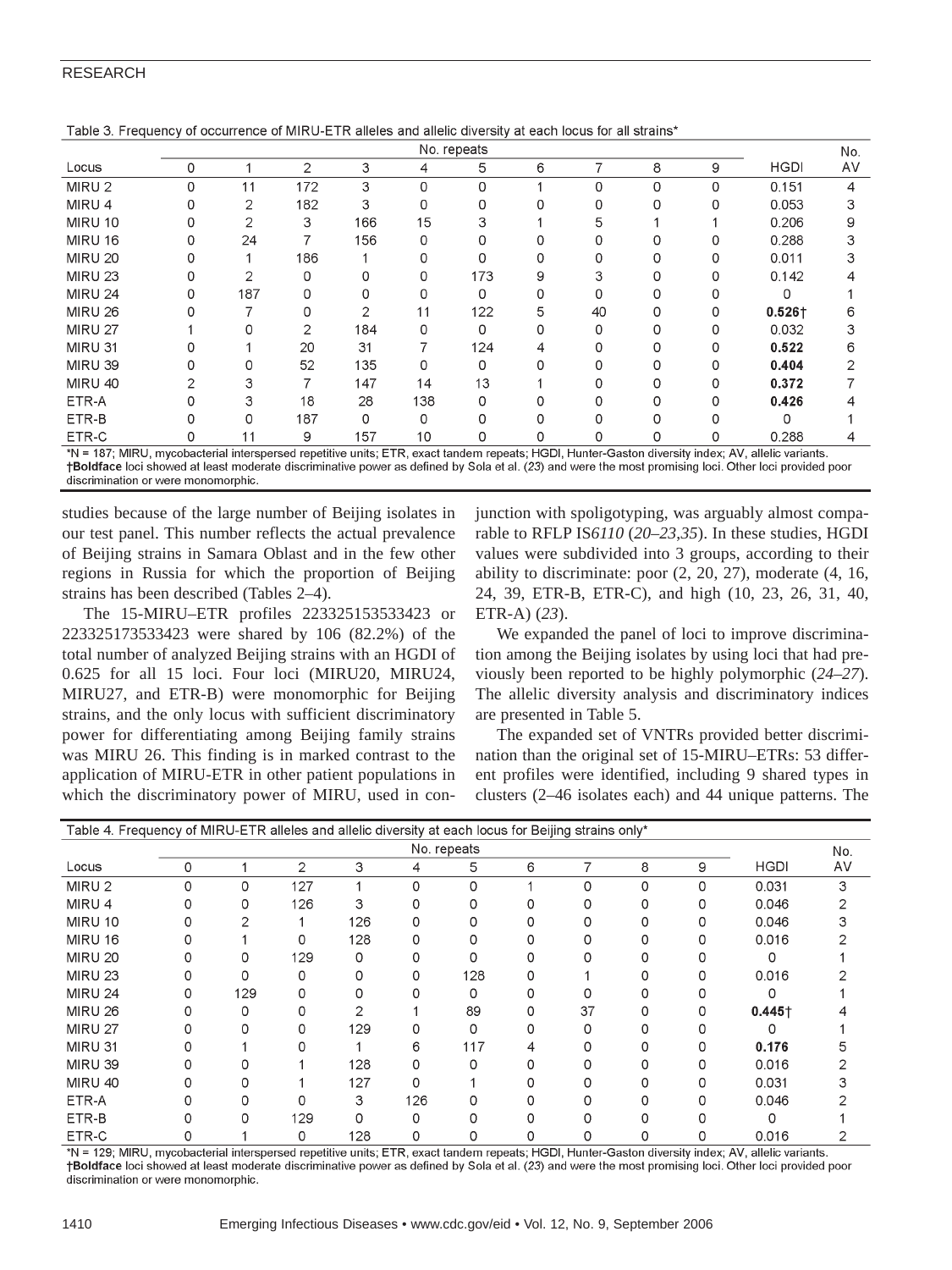|  | Table 5. Frequency of an expanded set of 25 VNTR-MIRU alleles and allelic diversity for each locus for Beijing strains*† |  |  |  |  |  |  |  |
|--|--------------------------------------------------------------------------------------------------------------------------|--|--|--|--|--|--|--|
|  |                                                                                                                          |  |  |  |  |  |  |  |

|                   | No. repeats |     |     |     |   |    |                |    |     |          |    |    |    |    |    |   |          | No. |    |                                                                                                                                                  |    |
|-------------------|-------------|-----|-----|-----|---|----|----------------|----|-----|----------|----|----|----|----|----|---|----------|-----|----|--------------------------------------------------------------------------------------------------------------------------------------------------|----|
| Locus             |             | 2   | 3   | 4   | 5 | 6  |                | 8  | 9   | 10       | 12 | 13 | 14 | 15 | 16 | 7 | 20       | 25  | 26 | <b>HGDI</b>                                                                                                                                      | AV |
| 424               | 0           |     | 3   | 125 | 0 | 0  | 0              | 0  | 0   | 0        |    | 0  | 0  | 0  | 0  | 0 | 0        | 0   | 0  | 0.061                                                                                                                                            | 3  |
| 531               | 0           |     | Ω   | 0   |   | 0  | 0              | O  | 0   | 0        |    | 0  | 0  | 0  | 0  | 0 | 0        | 128 |    | 0.016                                                                                                                                            |    |
| 1955              |             | 4   |     | 122 |   | 0  | 0              | ი  | 0   | 0        |    | 0  | 0  | 0  | 0  | 0 | $\Omega$ | 0   | 0  | 0.105                                                                                                                                            |    |
| 1982              | 0           |     | 0   |     | З | 34 | $\mathfrak{D}$ | 86 | 2   | $\Omega$ | O. | 0  | 0  | 0  | 0  | 0 | 0        | 0   | 0  | 0.489                                                                                                                                            |    |
| 2074              | 0           | 129 | Ω   | 0   |   | 0  | 0              | 0  | 0   | 0        | 0  | 0  | 0  | 0  | 0  | 0 | 0        | 0   | 0  | 0                                                                                                                                                |    |
| 2163a             | 0           |     |     | O   |   | 5  | 0              |    | 11. |          |    | 0  | 0  | 0  | 0  | 0 | 0        | O   | 0  | 0.177                                                                                                                                            |    |
| 3232              | 0           | 0   |     | O   |   | 0  | 0              | O  |     | З        | 62 |    | 50 | 5  | З  |   | 2        | O   | 0  | 0.621                                                                                                                                            | 10 |
| 3239              | 0           | 2   | 126 | 0   |   | 0  | $\Omega$       | Ω  | 0   | 0        | O  | 0  | O  | 0  | O  | 0 | 0        | 0   | 0  | 0.046                                                                                                                                            | 3  |
| 3336              | 0           |     | O   | 0   |   | 0  | 124            | 2  |     | 0        | O  | 0  | 0  | 0  | 0  | 0 | 0        | 0   | 0  | 0.076                                                                                                                                            | 5  |
| 3690              |             | '28 | 0   | 0   | 0 | 0  | 0              | 0  | 0   | 0        | 0  | 0  | 0  | 0  | 0  | 0 | 0        | 0   | 0  | 0.016                                                                                                                                            | っ  |
|                   |             |     |     |     |   |    |                |    |     |          |    |    |    |    |    |   |          |     |    | *N = 129; VNTR, variable-number tandem repeats; MIRU, mycobacterial interspersed repetitive units; HGDI, Hunter-Gaston discriminatory index; AV, |    |
| allelic variants. |             |     |     |     |   |    |                |    |     |          |    |    |    |    |    |   |          |     |    |                                                                                                                                                  |    |

+No loci had allelic variants with 11, 18, 19, and 21-24 repeats.

HGDI for 25 VNTR loci together was 0.870 (compared with 0.625 for the original set of MIRU-ETRs).

The most discriminatory individual VNTR were loci 3232 and 1982, with a large number of allelic variants (10 and 7, respectively) and HGDIs of 0.621 and 0.489, respectively. Other loci demonstrated poor discriminatory power (HGDI 0–0.2), and locus 2074 was monomorphic.

In our analysis of Russian Beijing isolates, 3 loci (MIRU 26, VNTR 1982, and VNTR 3232; 0.3–0.6) were sufficiently polymorphic for differentiation within the Beijing family. A relatively high degree of polymorphism in MIRU 26 has been previously reported (*20*,*23*,*36*). Loci 3232 and 1982 have been much less studied. Locus 3232 was shown to be more polymorphic in *M. tuberculosis* than in *M. bovis* (8 vs. 5 allelic variants, respectively) with moderate to high HGDI values (0.60). Locus 3232 displayed the highest discrimination power among 8 novel VNTR loci introduced by Roring et al. (*24*,*25*). The basis of polymorphism in loci MIRU 26, VNTR 3232, and VNTR 1982 is not completely clear. The first 2 loci are located in the intergenic regions of genes involved in metabolism of cell membrane components and transmembrane transport (locus VNTR 3232) and between genes *Rv2679* (possible *echA15*, enoyl-CoA hydratase) and *Rv 2680* (unknown protein) (locus MIRU 26). Locus VNTR 1982 is part of the *Rv1753c* (PPE24), which belongs to the group of genes encoding PPE proteins and which has been argued to be responsible for antigenic variation of *M. tuberculosis* (*37*). In our study, the degree of polymorphism at this locus was considerably higher than that previously reported for a panel of *M. bovis* isolates (*27*). By contrast, loci 2163a, 1955, 3336, and 3690, which were reported to be polymorphic for *M. bovis*, demonstrated low polymorphism in our study of *M. tuberculosis* Beijing isolates.

We speculate that the presence of variation at a small number of loci in genes likely to be involved in the earliest interactions of pathogen and host against a background

of homogeneity at other loci suggests that these regions may be involved in the successful transmission of Beijing family strains. For the whole population studied, a small group of loci (VNTR 1982, VNTR 3232, MIRU 10, MIRU 26, MIRU 31, MIRU 39, MIRU 40, and ETR-A) offered the most discriminating panel and may be considered an essential part of the prospective universal panel of VNTR loci suitable for differentiation of *M. tuberculosis* isolates in different geographic settings with variable prevalence of highly conserved genotypes. The application of a limited number of loci (MIRU 10, MIRU 26, MIRU 31, VNTR 3232, and VNTR 1982) independently or in combination with other loci, may be a useful and rapid tool for differentiating strains within the Beijing family and for practical prospective genotyping and tracing of TB outbreaks in populations where the Beijing genotype predominates. Given the limited number of loci, analyzing this panel with a manual or automated approach is practical.

In conclusion, our study shows that by expanding the VNTR panel beyond the 15-MIRU–ETR loci described previously, discrimination can be substantially increased. This method may be used for typing *M. tuberculosis* isolates, even for populations in which a particular genetic group is dominant.

## **Acknowledgments**

We thank the bacteriologists at the Samara Oblast TB Reference Laboratory and Samara Oblast Health authorities and TB service for their help in sample collection, processing, and organizational issues, and staff of the UK Health Protection Agency (HPA) Mycobacterium Reference Unit for their essential assistance and support.

This study was funded by UK Department for International Development (CNTR 000634) and a Foreign and Commonwealth Office Chevening Fellowship to V.N. (UKE0100129).

Dr Nikolayevskyy is a postdoctoral research assistant at the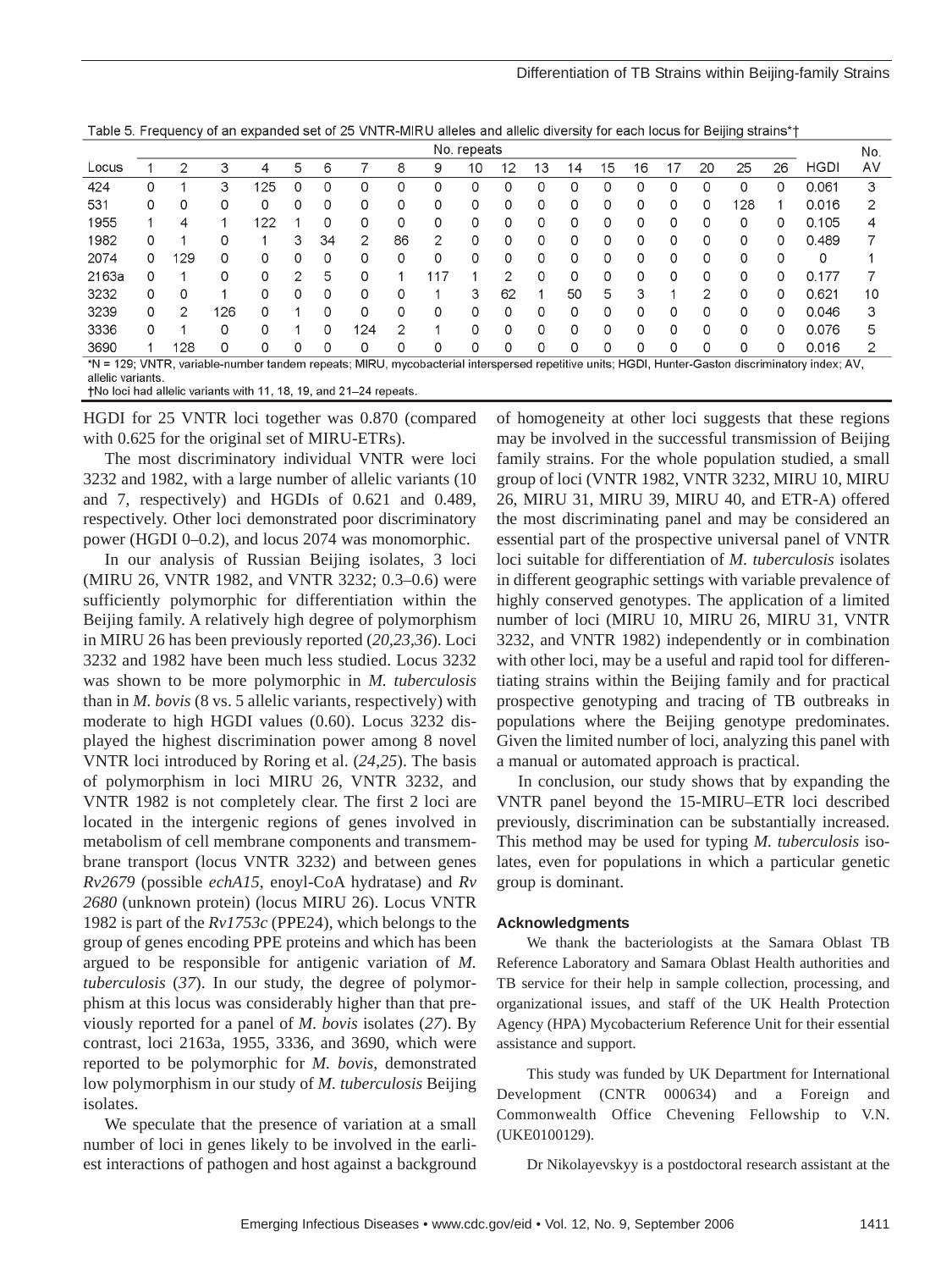## RESEARCH

HPA Mycobacterium Reference Unit, Institute of Cell and Molecular Sciences, Barts and The London School of Medicine, University of London. His research interests include different aspects of the clinical microbiology, epidemiology, and molecular genetics of *M. tuberculosis*.

## **References**

- 1. Raviglione MC. The TB epidemic from 1992 to 2002. Tuberculosis (Edinb). 2003;83:4–14.
- 2. Yerokhin VV, Punga VV, Rybka LN. Tuberculosis in Russia and the problem of multiple drug resistance. Ann N Y Acad Sci. 2001;953:133–7.
- 3. Shilova MV. Specific features of the spread of tuberculosis in Russia at the end of the 20th century. Ann N Y Acad Sci. 2001;953:124–32.
- 4. Drobniewski FA, Balabanova YM. The diagnosis and management of multiple-drug-resistant tuberculosis at the beginning of the new millennium. Int J Infect Dis. 2002;6 Suppl.1:S21–31.
- 5. UNAIDS. 2004 Report of the global AIDS epidemic. Geneva: UNAIDS; 2004.
- 6. Drobniewski FA, Atun R, Fedorin I, Bikov A, Coker R. The "bear trap": the colliding epidemics of tuberculosis and HIV in Russia. Int J STD AIDS. 2004;15:641–6.
- 7. Drobniewski F, Balabanova Y, Ruddy M, Weldon L, Jeltkova K, Brown T, et al. Rifampin- and Multidrug-resistant tuberculosis in Russian civilians and prison inmates: dominance of the Beijing strain family. Emerg Infect Dis. 2002;8:1320–6.
- 8. Toungoussova OS, Sandven P, Mariandyshev AO, Nizovtseva NI, Bjune G, Cougant DA. Spread of drug-resistant *Mycobacterium tuberculosis* strains of the Beijing genotype in the Archangel oblast, Russia. J Clin Microbiol. 2002;40:1930–7.
- 9. van Soolingen D. Molecular epidemiology of tuberculosis and other mycobacterial infections: main methodologies and achievements. J Intern Med. 2001;249:1–26.
- 10. Braden CR, Crawford JT, Schable BA. Assessment of *Mycobacterium tuberculosis* genotyping in a large laboratory network. Emerg Infect Dis. 2002;8:1210–5.
- 11. McHugh TD, Dickens A, Gillespie SH. False molecular clusters due to non-random association of IS*6110* with *Mycobacterium tuberculosis*. J Clin Microbiol. 2000;38:2081–6.
- 12. Kanduma E, McHugh TD, Gillespie SH. Molecular methods for *Mycobacterium tuberculosis* strain typing: a users guide. J Appl Microbiol. 2003;94:781–91.
- 13. Glynn JR, Whiteley J, Bifani PJ, Kremer K, van Soolingen D. Worldwide occurrence of Beijing/W strains of *Mycobacterium tuberculosis*: a systematic review. Emerg Infect Dis. 2002;8:843–9.
- 14. Kremer K, Glynn JR, Lillebaek T, Niemann S, Kurepina N, Kreiswirth B, et al. Definition of the Beijing/W Lineage of *Mycobacterium tuberculosis* on the Basis of Genetic Markers. J Clin Microbiol. 2004;42:4040–9.
- 15. Milan SJ, Hauge K, Kurepina N, Lofy K, Goldberg S, Narita M, et al. Expanded geographical distribution of the N family of *Mycobacterium tuberculosis* strain within the United States. J Clin Microbiol. 2004;42:1064–8.
- 16. Sreevatsan S, Pan X, Stockbauer K, Connell N, Kreiswirth B, Whittam T, et al. Restricted structural gene polymorphism in the *Mycobacterium tuberculosis* complex indicates evolutionarily recent global transmission. Proc Natl Acad Sci U S A. 1997;94:9869–74.
- 17. Plikaytis BB, Marden J, Crawford J, Woodley C, Buter W, Shinnik T. Multiplex PCR assay specific for the multidrug-resistant strains W of *Mycobacterium tuberculosis*. J Clin Microbiol. 1994;32:1542–6.
- 18. Drobniewski F, Balabanova Y, Nikolayevskyy V, Ruddy M, Kuznetzov S, Zakharova S, et al. Drug-resistant TB, clinical virulence, and the dominance of the Beijing strain family in Russia. JAMA. 2005;293:2726–31.
- 19. Frothingham R, Meeker-O'Connell WA. Genetic diversity in the *Mycobacterium tuberculosis* complex based on variable numbers of tandem repeats. Microbiology. 1998;144:1189–96.
- 20. Cowan LS, Mosher L, Diem L, Massey JP, Crawford JT. Variablenumber tandem repeats typing of *Mycobacterium tuberculosis* isolates with low copy numbers of IS*6110* by using mycobacterial interspersed repetitive units. J Clin Microbiol. 2002;40:1592–602.
- 21. Supply P, Mazars E, Lesjean S, Vincent V, Gicquel B, Locht C. Variable human minisatellite-like regions in the *Mycobacterium tuberculosis* genome. Mol Microbiol. 2000;36:762–71.
- 22. Supply P, Lesjean S, Savine E, Kremer K, van Soolingen D, Locht C. Automated high-throughput genotyping for study of global epidemiology of *Mycobacterium tuberculosis* based on mycobacterial interspersed repetitive units. J Clin Microbiol. 2001;39:3563–71.
- 23. Sola C, Filliol I, Legrand E, Lesjean S, Locht C, Supply P, et al. Genotyping of the *Mycobacterium tuberculosis* complex using MIRUs: association with VNTR and spoligotyping for molecular epidemiology and evolutionary genetics. Infect Genet Evol. 2003;3: 125–33.
- 24. Roring S, Scott A, Brittain D, Walker I, Hewinson RG, Neill S, et al. Development of variable-number tandem repeat typing of *Mycobacterium bovis*: comparison of results with those obtained by using existing exact tandem repeats and spoligotyping. J Clin Microbiol. 2002;40:2126–33.
- 25. Roring S, Scott AN, Hewinson RG, Neill SD, Skuce RA. Evaluation of variable number tandem repeat (VNTR) loci in molecular typing of *Mycobacterium bovis* isolates from Ireland. Vet Microbiol. 2004;101:65–73.
- 26. Le Flèche P, Fabre M, Denoeud F, Koeck J-L, Vergnaud G. High resolution, on-line identification of strains from the *Mycobacterium tuberculosis* complex based on tandem repeat typing. BMC Microbiol. 2002;2:37–48.
- 27. Skuce RA, McCorry TP, McCarroll JF, Roring SM, Scott AN, Brittain D, et al. Discrimination of *Mycobacterium tuberculosis* complex bacteria using novel VNTR-PCR targets. Microbiology. 2002;148: 519–28.
- 28. Ruddy M, Balabanova Y, Graham C, Fedorin I, Malomanova N, Elisarova E, et al. Rates of drug resistance and risk factor analysis in civilian and prison patients with tuberculosis in Samara Region, Russia. Thorax. 2005;60:130–5.
- 29. Yates MD, Drobniewski FA, Wilson SM. Evaluation of a rapid PCRbased epidemiological typing method for routine studies of *Mycobacterium tuberculosis*. J Clin Microbiol. 2002;40:712–4.
- 30. Kamerbeek J, Schouls L, Kolk A, van Agterveld M, van Soolingen D, Kuijper S, et al. Simultaneous detection and strain differentiation of *Mycobacterium tuberculosis* for diagnosis and epidemiology. J Clin Microbiol. 1997;35:907–14.
- 31. Hunter PR, Gaston MA. Numerical index of the discriminatory ability of typing systems: an application of Simpson's index of diversity. J Clin Microbiol. 1988;26:2465–6.
- 32. Bifani P, Mathema B, Campo M, Moghazeh S, Nivin B, Shashkina E, et al. Molecular identification of streptomycin monoresistant *Mycobacterium tuberculosis* related to multidrug resistant W strain. Emerg Infect Dis. 2001;7:842–8.
- 33. Mokrousov I, Narvskaya O, Limeschenko E, Otten T, Vyshnevskiy B. Novel IS6110 insertion sites in the direct repeat locus of *Mycobacterium tuberculosis* clinical strains from the St. Petersburg area of Russia and evolutionary and epidemiological considerations. J Clin Microbiol. 2002;40:1504–7. PMID: 11923382
- 34. Mokrousov I, Narvskaya O, Limeschenko E, Vyazovaya A, Otten T, Vyshnevskiy B. Analysis of the allelic diversity of the mycobacterial interspersed repetitive units in *Mycobacterium tuberculosis* strains of the Beijing family: practical implications and evolutionary considerations. J Clin Microbiol. 2004;42:2438–44.